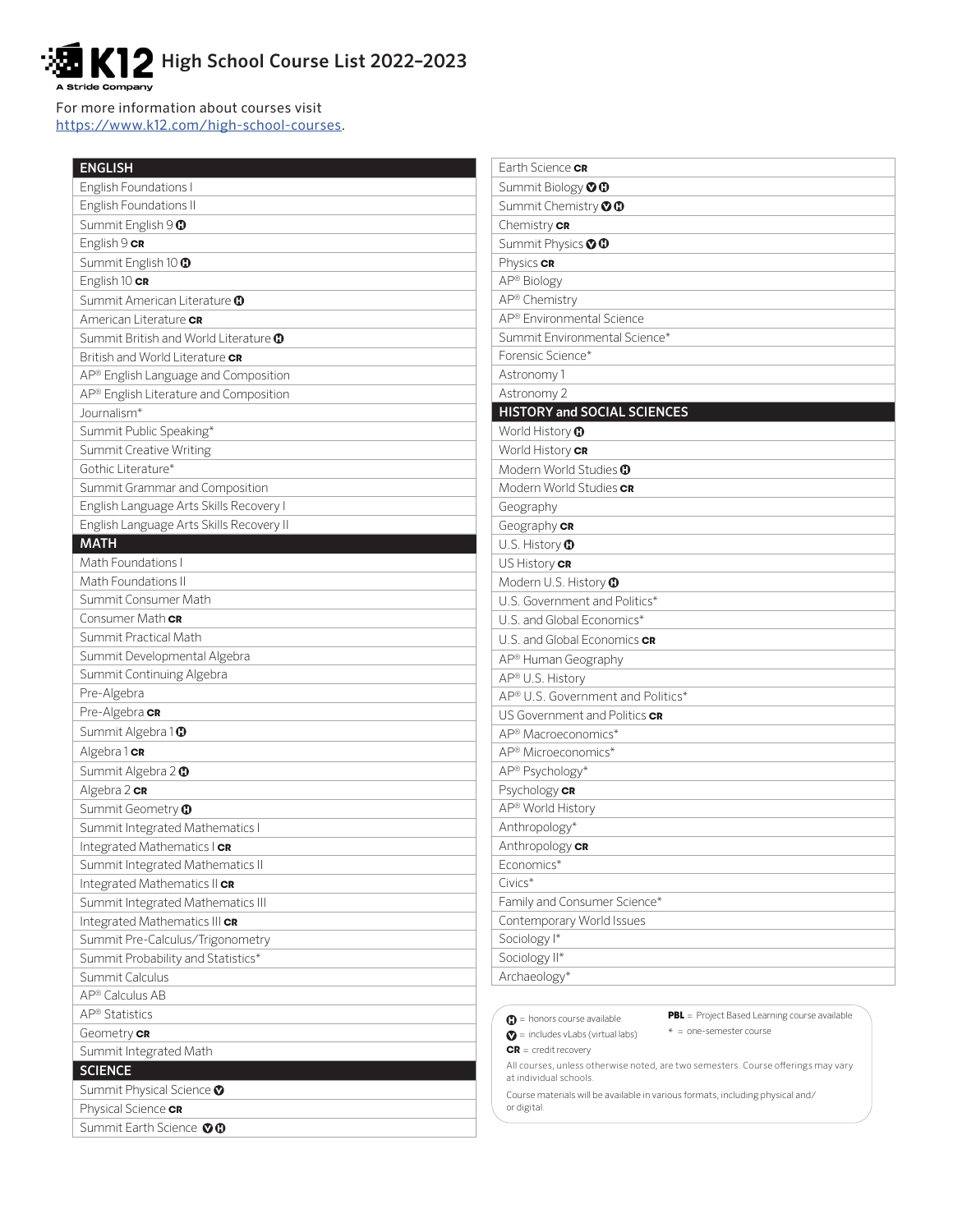

| <b>WORLD LANGUAGES</b>                         | Agriculture, Food & Natural Resources                                                         |
|------------------------------------------------|-----------------------------------------------------------------------------------------------|
| Spanish I                                      | Introduction to Forestry and Natural Resources*                                               |
| Spanish II                                     | Principles of Agriculture, Food, and Natural Resources*                                       |
| Spanish III                                    | Agribusiness* PBL                                                                             |
| Spanish   CR                                   | Agriscience 1: Introduction                                                                   |
| French I                                       | Agriscience II                                                                                |
| French II                                      | Principles of Plant Science                                                                   |
| French III                                     | Food Technology                                                                               |
| Chinese I                                      | Livestock and Poultry Production 1*                                                           |
| Chinese II                                     | Livestock and Poultry Production 2*                                                           |
| Sign Language                                  | Livestock and Poultry Production 3*                                                           |
| Sign Language 2                                | Wildlife, Fisheries, and Ecology Management 1                                                 |
| Sign Language 3                                | Wildlife, Fisheries, and Ecology Management 2                                                 |
| Spanish Language and Culture                   | Agricultural Mechanics 1*                                                                     |
| French Language and Culture                    | Agricultural Mechanics 2*                                                                     |
| <b>ADDITIONAL ELECTIVES</b>                    | Agricultural Mechanics 3*                                                                     |
| Career Planning CR                             | Arts, A/V Technology, & Communications*                                                       |
| Summit Fine Art                                | Adobe Illustrator with Exam Prep                                                              |
| Fine Art CR                                    | Adobe InDesign with Exam Prep                                                                 |
| AP® Art History                                | Adobe Photoshop with Exam Prep                                                                |
| Art in World Cultures                          | Animation 1*                                                                                  |
| Summit Art Appreciation                        | Digital Media: Introduction*                                                                  |
| Art Appreciation CR                            | Digital Media: Producing for the Web*                                                         |
| Summit Music Appreciation                      | Digital Arts 1* PBL                                                                           |
| Mythology and Folklore                         | Digital Arts 2* PBL                                                                           |
| Service Learning*                              | Digital Photography 1*                                                                        |
| Law and Order                                  | Digital Photography 2*                                                                        |
| Lifetime Fitness and Wellness                  | Digital Photography 3                                                                         |
| Summit Personal Fitness I                      | 3D Modeling 1*                                                                                |
| Summit Personal Fitness II                     | 3D Modeling 2*                                                                                |
| Health I                                       | Image Design and Editing* PBL                                                                 |
| Health $CR$                                    | Interpersonal Communication* PBL                                                              |
| Physical Education CR                          | Fashion Design*                                                                               |
| Summit Skills for Health*                      | Interior Design*                                                                              |
| Summit Nutrition and Wellness*                 | Introduction to Journalism 1*                                                                 |
| Summit Life Skills*                            | Journalism: Investigating the Truth 2*                                                        |
| Summit Personal Health*                        | <b>Business, Finance &amp; Marketing</b>                                                      |
| Summit Physical Education*                     | Office Administration 2                                                                       |
| Reaching Your Academic Potential*              | Microsoft Word Fundamentals                                                                   |
| Achieving Your Career and College Goals*       | Microsoft Excel Fundamentals                                                                  |
| <b>CAREER READINESS EDUCATION (CRE)</b>        | Microsoft PPT Fundamentals                                                                    |
| <b>General Career Exploration</b>              | Microsoft Access Fundamentals                                                                 |
| Career Preparation I                           | Touch System Data Entry                                                                       |
| Summit Career Planning                         | Principles of Business, Mktg, Finance 1                                                       |
| Education and Training Explorations*           |                                                                                               |
| Agriculture Explorations* PBL                  | <b>PBL</b> = Project Based Learning course available<br>$\bigoplus$ = honors course available |
| Arts, AV Tech, Communications Explorations PBL | $* =$ one-semester course<br>$\bullet$ = includes vLabs (virtual labs)                        |
| Business and IT Explorations*                  | $CR = credit recovery$                                                                        |
| Business and Healthcare Explorations           | All courses, unless otherwise noted, are two semesters. Course offerings may vary             |
| Business and Marketing Explorations* PBL       | at individual schools.                                                                        |
| Construction Explorations                      | Course materials will be available in various formats, including physical and/<br>or digital. |
| Healthcare Explorations* PBL                   |                                                                                               |
| Introduction to Military Careers*              |                                                                                               |
| IT Explorations* PBL                           |                                                                                               |
| Manufacturing Explorations* PBL                |                                                                                               |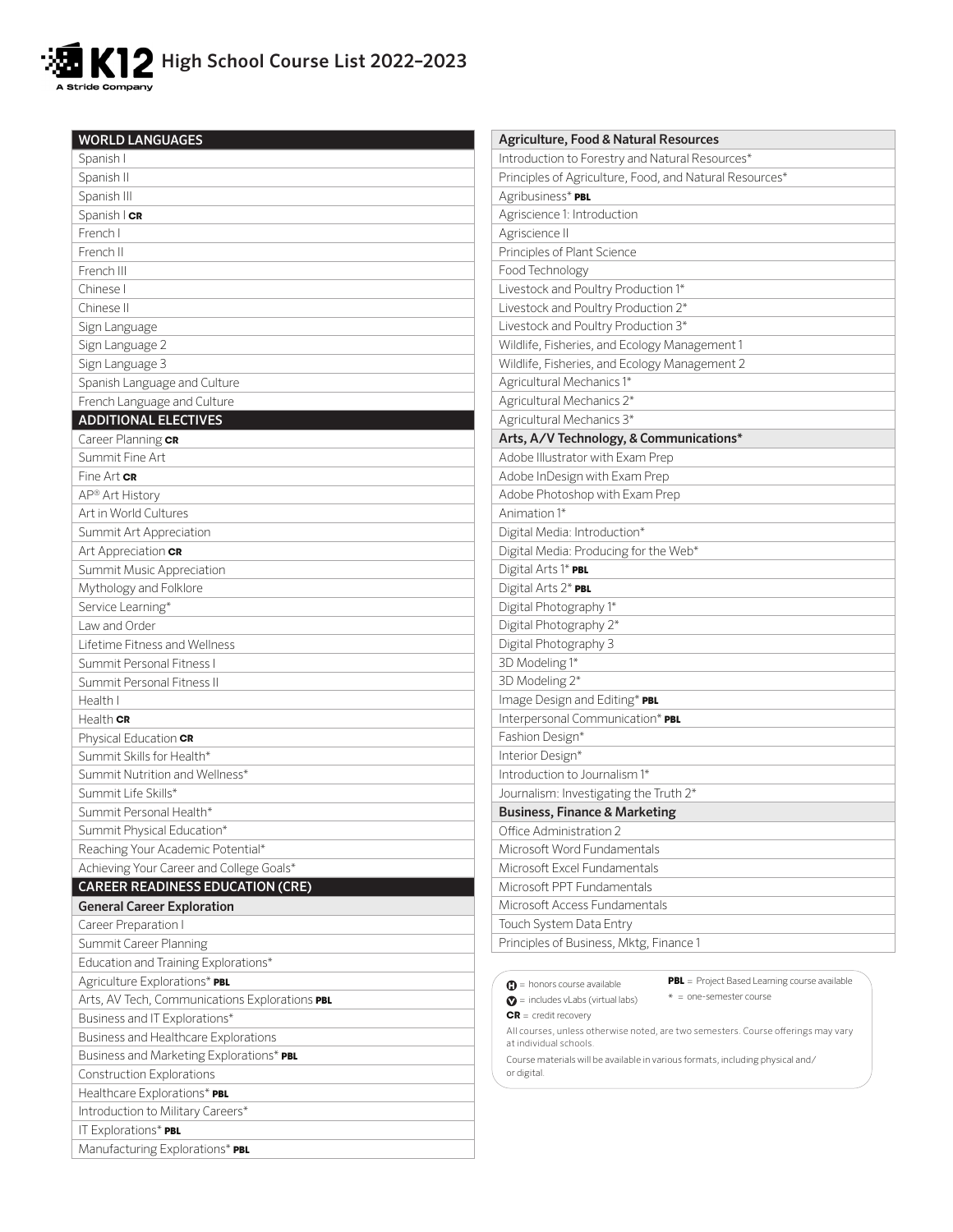## **High School Course List 2022-2023 Stride Company**

| Principles of Business, Mktg, Finance 2           | <b>Health &amp; Human Services</b>                 |
|---------------------------------------------------|----------------------------------------------------|
| Introduction to Business Info Management* PBL     | Health Science I                                   |
| Business Info Management: Data Essentials* PBL    | Health Science II                                  |
| Introduction to Management 1* PBL                 | Intro to Anatomy & Medical Terminology             |
| Management: Insight and Oversight                 | Medical Terminology 1                              |
| Introduction to Business Law* PBL                 | Medical Terminology 2                              |
| Business Law: Legal Aspects of Business* PBL      | Anatomy and Physiology                             |
| Introduction to Office Administration* PBL        | Health Sciences* PBL                               |
| Introduction to Business Communications* PBL      | Lifetime Nutrition and Wellness                    |
| <b>Business Communications 2</b>                  | Nursing Assistant: Introduction* PBL               |
| Business Ownership 1                              | Nursing Assistant: Patient Care* PBL               |
| Business Ownership 2                              | Nursing Assistant with Exam Prep 1                 |
| Human Resource Management 1                       | Nursing Assistant with Exam Prep 2                 |
| Human Resource Management 2 (Spring 2023)         | Nursing Assistant with Exam Prep 3                 |
| Entrepreneurship 1* PBL                           | Introduction to Pharmacology* PBL                  |
| Entrepreneurship 2* PBL                           | Pharmacology 2                                     |
| Marketing 1* PBL                                  | Pharmacy Technician                                |
| Marketing 2* PBL                                  | Introduction to Medical Diagnostic Technology *PBL |
| Accounting 1*                                     | Medical Tech: Systems and Procedures *PBL          |
| Accounting 2*                                     | Medical Office Procedures and Admin                |
| Professional Sales and Promotion*                 | Professionalism in Allied Health                   |
| Professional Sales and Promotion 2* (Spring 2023) | <b>Clinical Medical Assisting</b>                  |
| Sports and Entertainment Marketing 1*             | Medical Scribe                                     |
| Sports and Entertainment Marketing 2*             | Fundamentals of Physical Therapy                   |
| International Business*                           | Medical Lab Assisting                              |
| Consumer Behavior*                                | Surgical Technology                                |
| Summit Personal Finance                           | Dental Assisting                                   |
| Summit Introductory Finance                       | Public Health* PBL                                 |
| Personal Finance CR                               | Human and Social Services* PBL                     |
| Hotel and Restaurant Management                   | Phlebotomy*                                        |
| Hospitality Mgmt, Marketing, and Operations       | Electrocardiography*                               |
| <b>Education &amp; Training</b>                   | <b>Clinical Medical Assisting</b>                  |
| Principles of Education & Training                | Pharmacy Technician                                |
| Early Childhood Education 1*                      | Insurance Billing and Coding                       |
| Early Childhood Education 2*                      | Electronic: Health Records*                        |
| Understanding Child Development*                  | Sports Medicine: Introduction*                     |
| Psychology                                        | Sports Medicine: Preventing Injury*                |
| Law, Public Safety, and Security                  | Veterinary Science*                                |
| Careers in Criminal Justice 1* PBL                | <b>Hospitality &amp; Tourism</b>                   |
| Careers in Criminal Justice 2* PBL                | Hospitality and Tourism 1*                         |
| OTH Criminology*                                  | Culinary Arts 1*                                   |
| Criminology* PBL                                  | Culinary Arts 2*                                   |
| Law and Order* PBL                                | Culinary Arts 3: Baking and Pastry                 |
| Legal Admin Specialist 1                          | ServSafe Food Handler Certification                |
| Legal Admin Specialist 2                          | Computer and Cloud Fundamentals* PBL (Spring 2023) |
| Forensic Science *PBL                             | Introduction to Restaurant Management*             |
| National Security* PBL                            | Hotel Management 1                                 |
| Principles of Public Service*                     | Hotel Management 2                                 |
| Sociology* PBL                                    |                                                    |

**PBL** = Project Based Learning course available = includes vLabs (virtual labs) \* = one-semester course

## **CR** = credit recovery

All courses, unless otherwise noted, are two semesters. Course offerings may vary at individual schools.

Course materials will be available in various formats, including physical and/ or digital.